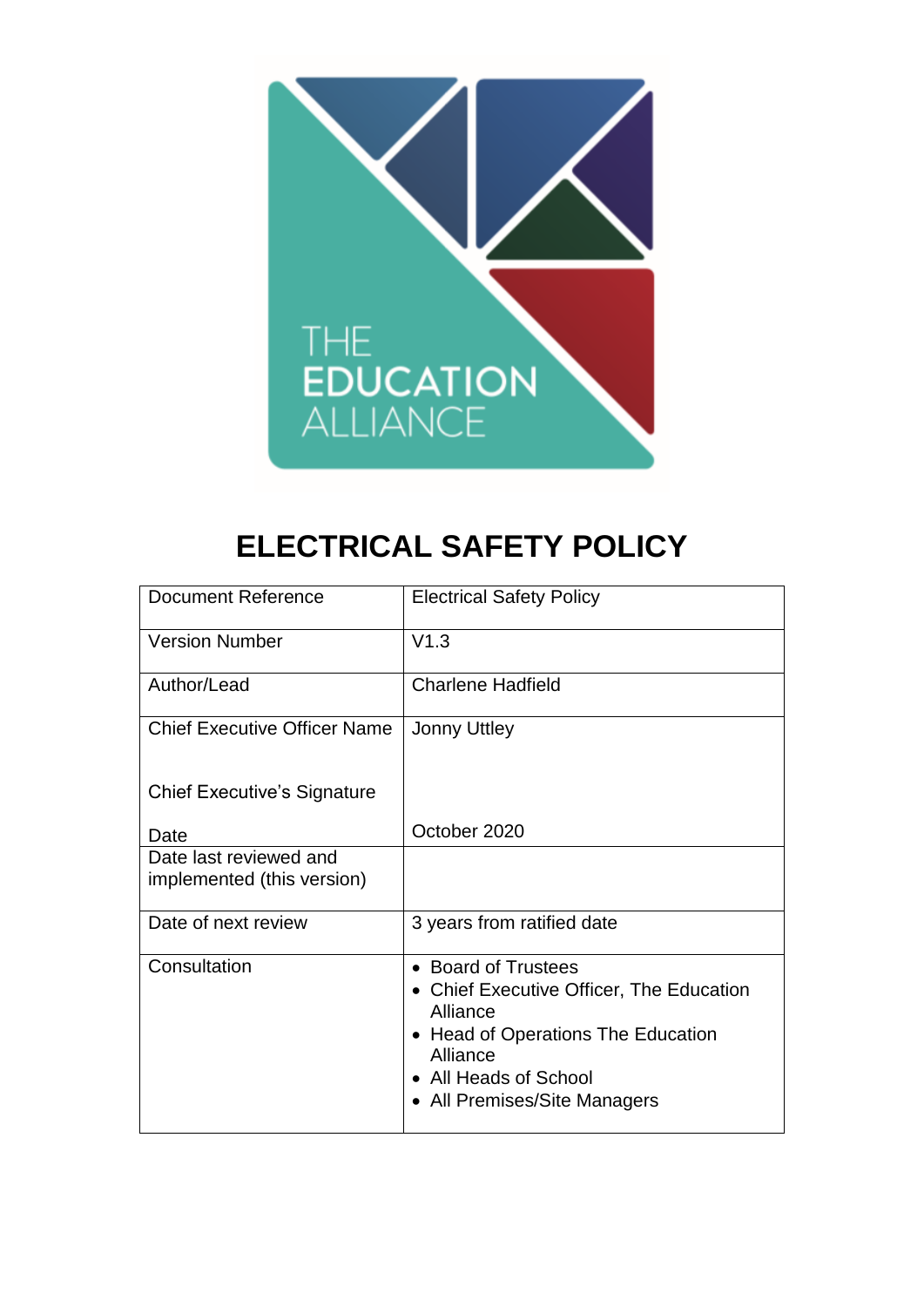## **CONTENTS**

| <b>SECTION</b> | <b>TITLE</b>                       | <b>PAGE</b>    |
|----------------|------------------------------------|----------------|
| 1.0            | Introduction                       | 3              |
| 2.0            | Scope                              | 3              |
| 3.0            | <b>Policy Statement</b>            | $\overline{4}$ |
| 4.0            | <b>Duties and Responsibilities</b> | 4              |
| 5.0            | Procedures                         | 7              |
| 6.0            | <b>Monitoring and Audit</b>        | 14             |
| 7.0            | References                         | 14             |
| Appendix 1     |                                    | 15             |

# **Glossary**

| <b>ACoP</b> | <b>Approved Code of Practice</b>     |
|-------------|--------------------------------------|
| <b>BS</b>   | <b>British Standard</b>              |
| <b>DfE</b>  | Department for Education             |
| H&S         | <b>Health and Safety</b>             |
| <b>HSE</b>  | <b>Health &amp; Safety Executive</b> |
| <b>HSG</b>  | <b>Health &amp; Safety Guidance</b>  |
| IΤ          | <b>Information Technology</b>        |
| LV          | Low Voltage                          |
| <b>SOP</b>  | <b>Standard Operating Procedure</b>  |
| UK          | <b>United Kingdom</b>                |
|             |                                      |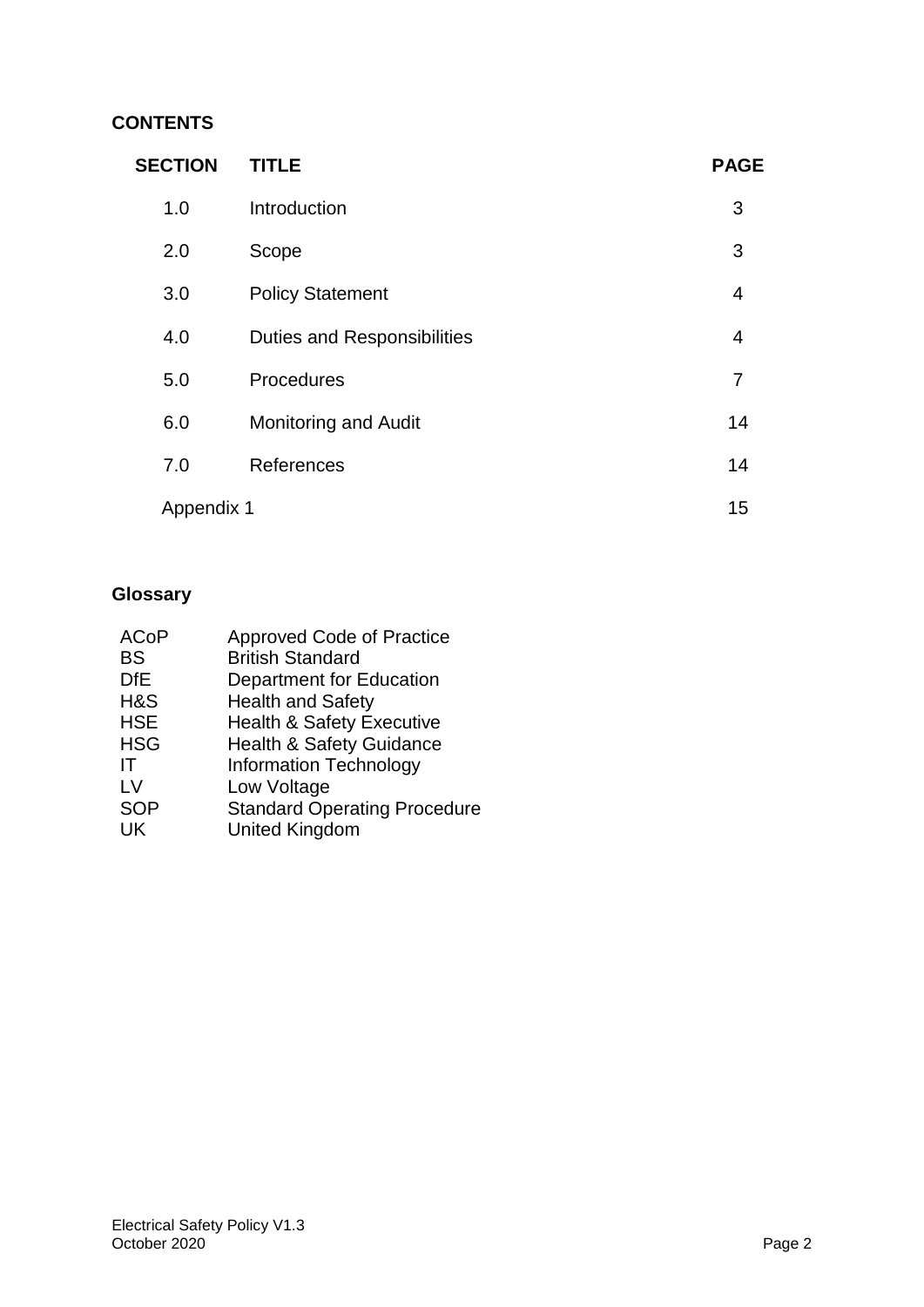## **1. INTRODUCTION**

The Education Alliance attaches great importance to the health and safety of students, staff and visitors, its property, assets and systems.

The Trust also has a legal and moral responsibility to manage and reduce all significant and major organisational risks. The provision and maintenance of safe workplaces and safe working practices (so that students, staff and the public are not injured or suffer ill-health as a result of any work activities) are fundamental parts of the Trust's Risk Management Strategy.

This document outlines The Education Alliance's policy on Electrical Safety.

#### **2. SCOPE**

This document is intended for use by all staff involved with electrical systems in the Trust. It is the responsibility of management and technical staff to comply with the Electricity at Work Regulations 1989 which impose duties on employers and employees in respect of electrical systems, equipment and conductors, work activities on, or near, electrical equipment, which require precautions to be taken against death and risk of personal injury arising from those activities.

This document contains Electrical Safe Working Practices and Procedures both of a technical and managerial nature, and gives important supplementary information for use in conjunction with standard operational procedures for electrical safety.

This policy applies to all electrical systems designed and installed for the distribution of electricity and associated electrical equipment in Trust Premises, so that they may be operated and maintained safely when approved operational procedures are followed.

Particular procedures will apply to ensure the health and safety of those likely to be affected by maintenance, testing and repair of electrical systems or equipment, to ensure that the work is carried out without danger so far as is 'reasonably practicable'.

#### **2.1 High Voltage Networks**

High Voltage networks and associated systems (including local LV transformation) are the sole responsibility of, and wholly maintained by the Distribution Network Operator (DNO), currently Northern Powergrid. All on-site HV substations are identified with warning notices. These areas are locked and access controlled by the DNO alone.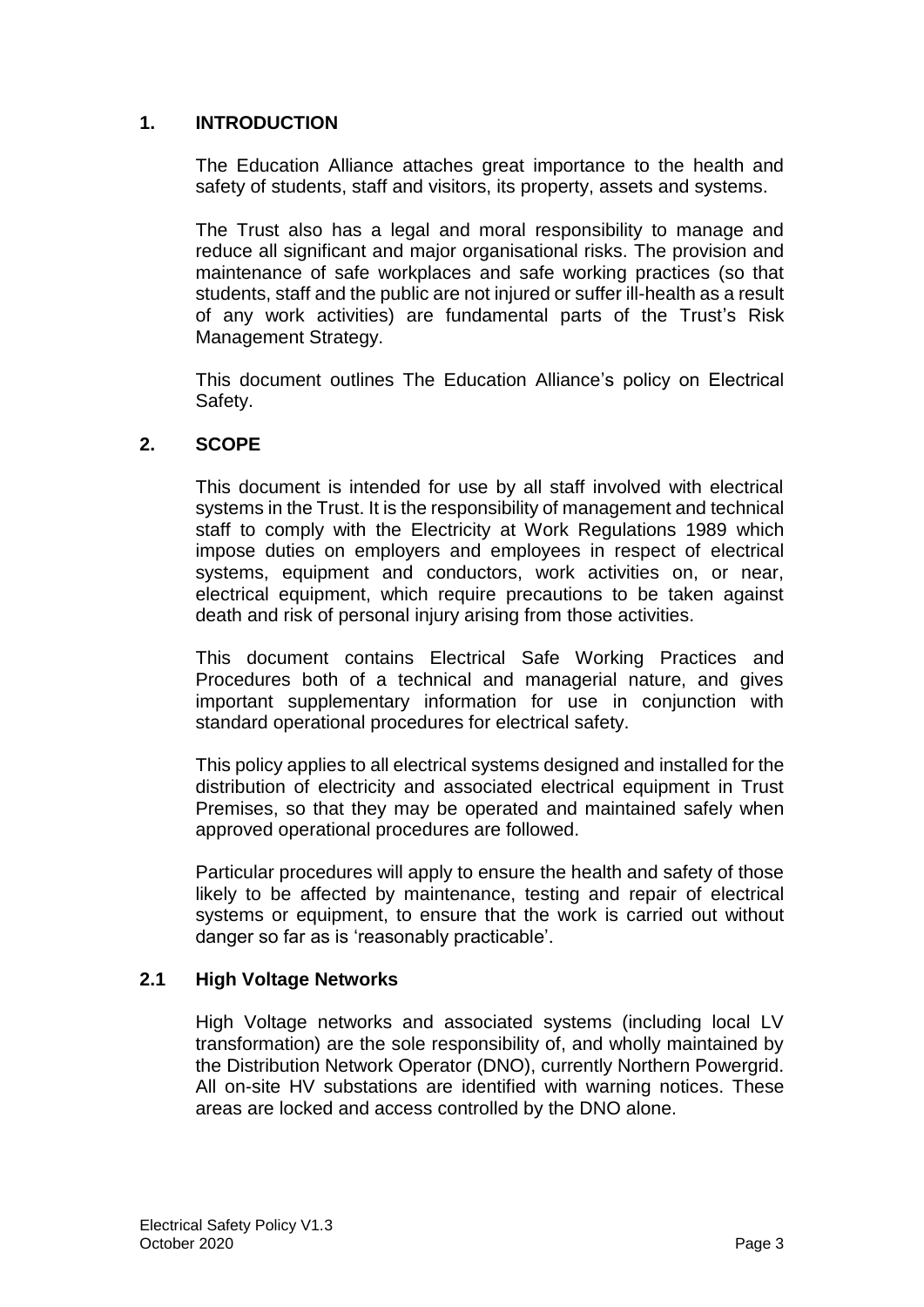The Education Alliance has no responsibility for the High Voltage networks feeding any of their sites, nor do they have responsibility for HV substations located on them.

## **3. POLICY STATEMENT**

The Electricity at Work Regulations 1989 impose duties on 'employers' to comply with these insofar as they relate to matters which are within their control. These duties are in addition to those imposed by the Health and Safety at Work Act 1974.

The Education Alliance, as Duty Holder, is committed to electrical safety for its students, employees and visitors, who use, operate or maintain electrical equipment and/or systems on their premises.

The Education Alliance will ensure that all electrical systems are correctly designed, installed, maintained and used, adopting in detail as its standard the guidance and procedures of HSE Guidance and associated British Standards, as far as is reasonably practicable.

The Education Alliance is committed to achieving electrical safety by self-regulation, by ensuring that all staff are aware of their responsibilities, by establishing safe working practices and procedures, appropriate training, monitoring procedures, and by maintaining clear and concise records of activities.

To achieve the objectives, The Education Alliance accepts that a high level of management commitment, professional competence and adequate resources are required. All staff will do all that is reasonably practicable to achieve compliance with appropriate health and safety advice, statutory and other related guidance.

The Education Alliance shall ensure that all Trust staff and external contractors employed by the Trust who are required to work on electrical installations and appliances are competent to do so in terms of experience and training.

## **4. DUTIES & RESPONSIBILITIES**

#### **4.1 Chief Executive Officer**

The Chief Executive Officer has the overall responsibility for all Health and Safety matters relevant to The Education Alliance.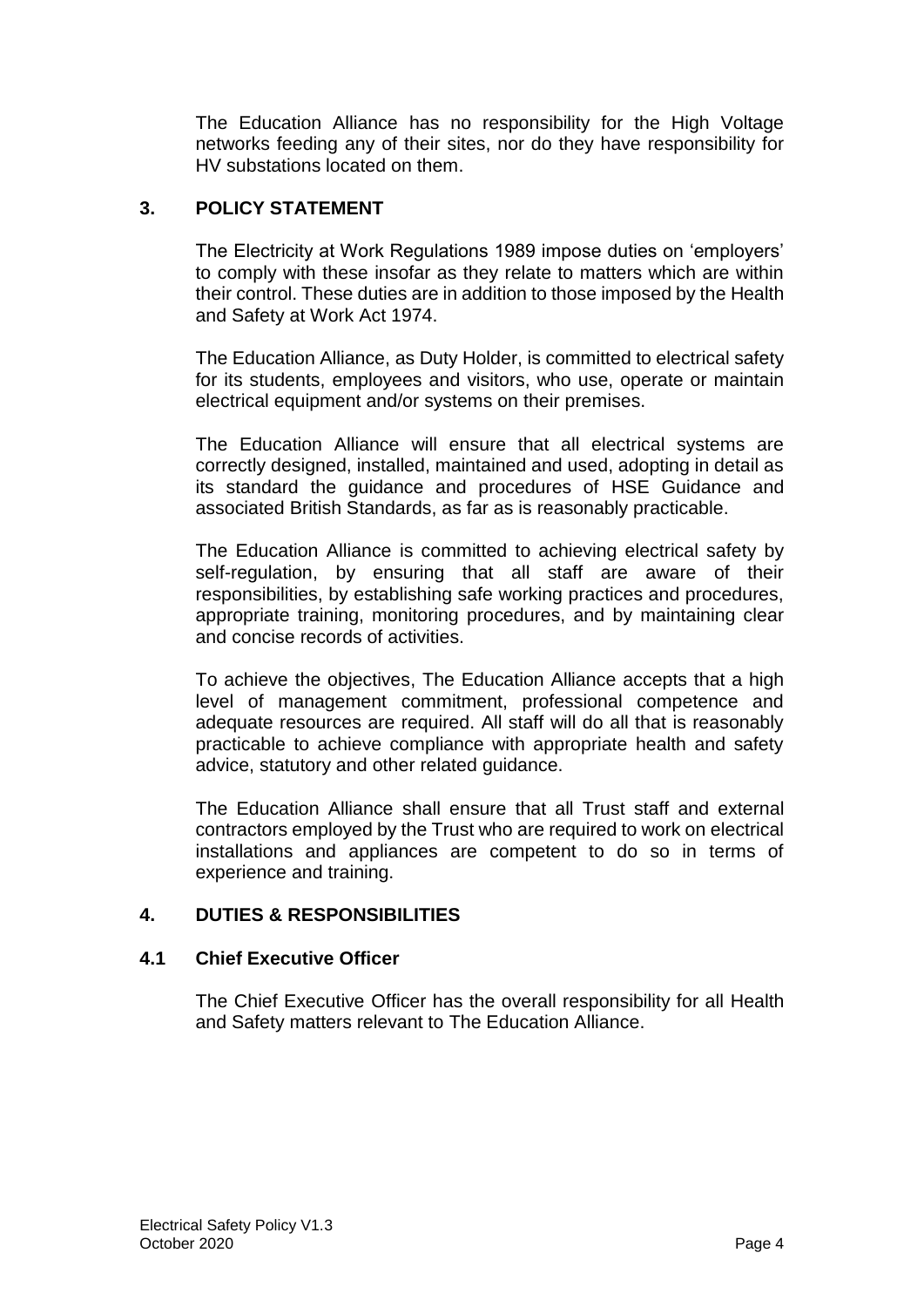## **4.2 Designated Person (Head of Business Operations)**

The Designated Person may choose to appoint, in writing, an Authorising Engineer (AE) Low Voltage (LV) for the electrical systems and installation under The Education Alliance's control.

#### **4.3 Authorising Engineer (AE)**

If appointed, the Authoring Engineer LV is an external consultant responsible for implementing and monitoring the application of Electrical safety guidance for Low voltage systems.

## **4.4 Authorised Person (AP)**

As a result of The Education Alliance not having any suitably qualified or experienced personnel within their structure, they will appoint external Authorised Persons who will be responsible for the practical implementation and operation of the systems and installations for which management is in control of and for which the Authorised Person(s) LV has been appointed.

## **4.3 Competent Person (CP)**

As a result of The Education Alliance not having any suitably qualified or experienced personnel within their structure, they will appoint external Competent Persons (LV) who shall comply with this safety policy and the relevant school's operational procedures and guidance manuals which are located within each respective school's Estates Department.

#### **4.4 Site/Premises Managers**

Site/Premises Managers shall ensure that:

- The policy is brought to the attention of all managers/heads of department to cascade to their staff members.
- Identified actions arising from risk assessments in relation to this are implemented.
- Relevant staff are informed, educated and correctly trained in electrical matters.
- Identified risks that cannot be managed by means available to them are referred to their senior manager within their area for further action.

In addition, Site/Premises Managers shall ensure that the following is carried out:

 Users undertake visual inspection checks of equipment before use and that any circuits and/or equipment in need of repair is reported immediately to the Estates Department.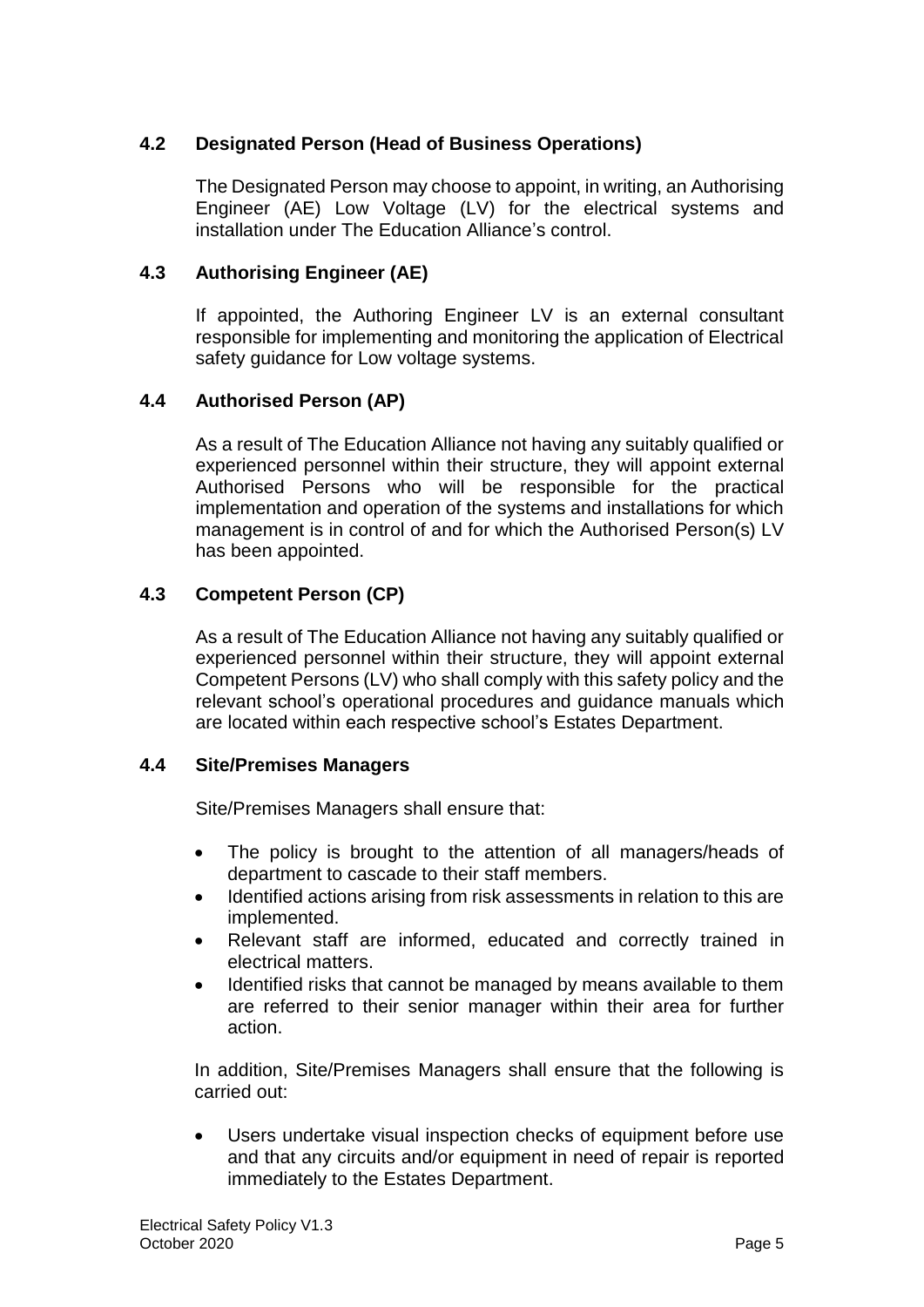- Provide access to systems for the purpose of routine testing and inspection.
- Provide access to portable electrical equipment for testing and inspecting at mutually convenient times.
- Any electrical equipment delivered to and used in the Trust has been tested and cleared for use by the Estates Department.
- Condemned equipment is not used and is correctly identified as condemned prior to disposal.

#### **4.5 Employees**

The primary responsibility for day to day safety of portable equipment when in service lies with the staff, whether being used by a member of staff, student or visitor.

Any staff member using or allowing students to use portable electrical equipment shall, before using it, personally check that the equipment, including the flexible cable and plug top, is free from mechanical damage and that there is a current safety test label attached.

For details of visual checks on portable equipment refer to the Procedures in section 5.10 of this document.

Any defective equipment must not be used. A warning label shall be fitted and the Estates Department informed.

All portable equipment shall be maintained in a safe condition in accordance with the requirements of the Electricity at Work Regulations 1989. The Estates Department shall be notified of any electrical equipment brought on site.

All new portable electrical equipment delivered to stores, or direct to the user, shall not be used until it has undergone a visual examination by the Estates Department and deemed safe for use and subsequently a portable appliance test (PAT) will be completed at the earliest opportunity.

Managers are to inform the Estates Department of any electrical equipment brought in by patients or students, and to ensure that it is not used until a discussion has taken place with the Estates Department as to the need and subsequent testing of that equipment.

It is the responsibility of each member of staff to ensure that his/her own personal electrical items are not used at work until the item has been PAT tested.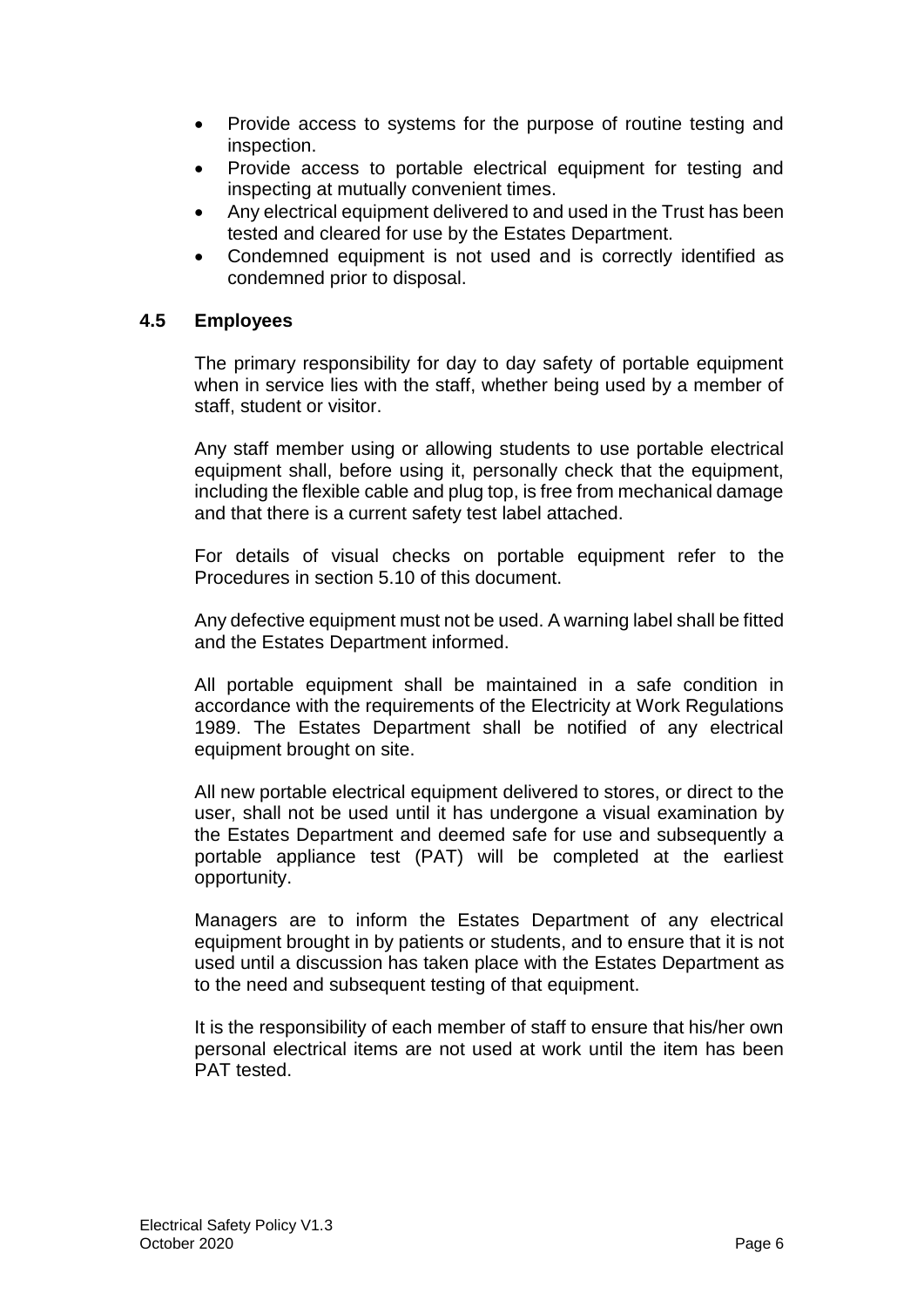## **4.6 Employees**

All employees have a responsibility for electrical safety and will**:**

- Co-operate fully towards achieving a health and safety culture and the aims of the policy
- Be aware of their responsibilities in protecting the assets of the Trust, staff and students at all times
- Report all electrical related incidents within Trust owned and leased properties.

The Estates Team are available to advise and help with any electrical concerns.

## **5. PROCEDURES**

## **5.1. Competency/Authorisation**

To comply with the Electricity at Work Regulations 1998 The Education Authority will ensure:

- All employees required to work with, or in close proximity to, live electrical conductors must be authorised to carry out the work. It should be noted that the knowledge, training and level of supervision required for different jobs will vary considerably.
- The Competent Person to be appointed in writing by the Authorised Person for duties that are clearly identified and defined in a 'Certificate of Appointment'.
- Each Competent Person appointed will be issued with a copy of the 'Certificate of Appointment' with a second copy being retained on file.
- The Authorised Person will maintain a register of persons appointed.
- The Authorised Person will review each person appointed at intervals not exceeding three years.

## **5.2. Training Requirements**

Those who are appointed in writing to carry out the control measures and specific duties will be suitably informed, instructed, trained and assessed ensuring that tasks are carried out in a safe and technically competent manner.

Where appropriate, refresher training will be provided (in association with formal re-appointment as required) and records of all initial and refresher training will be maintained. All members of staff including those with managerial responsibilities for electrical systems will receive training commensurate with their duties as identified in the table below: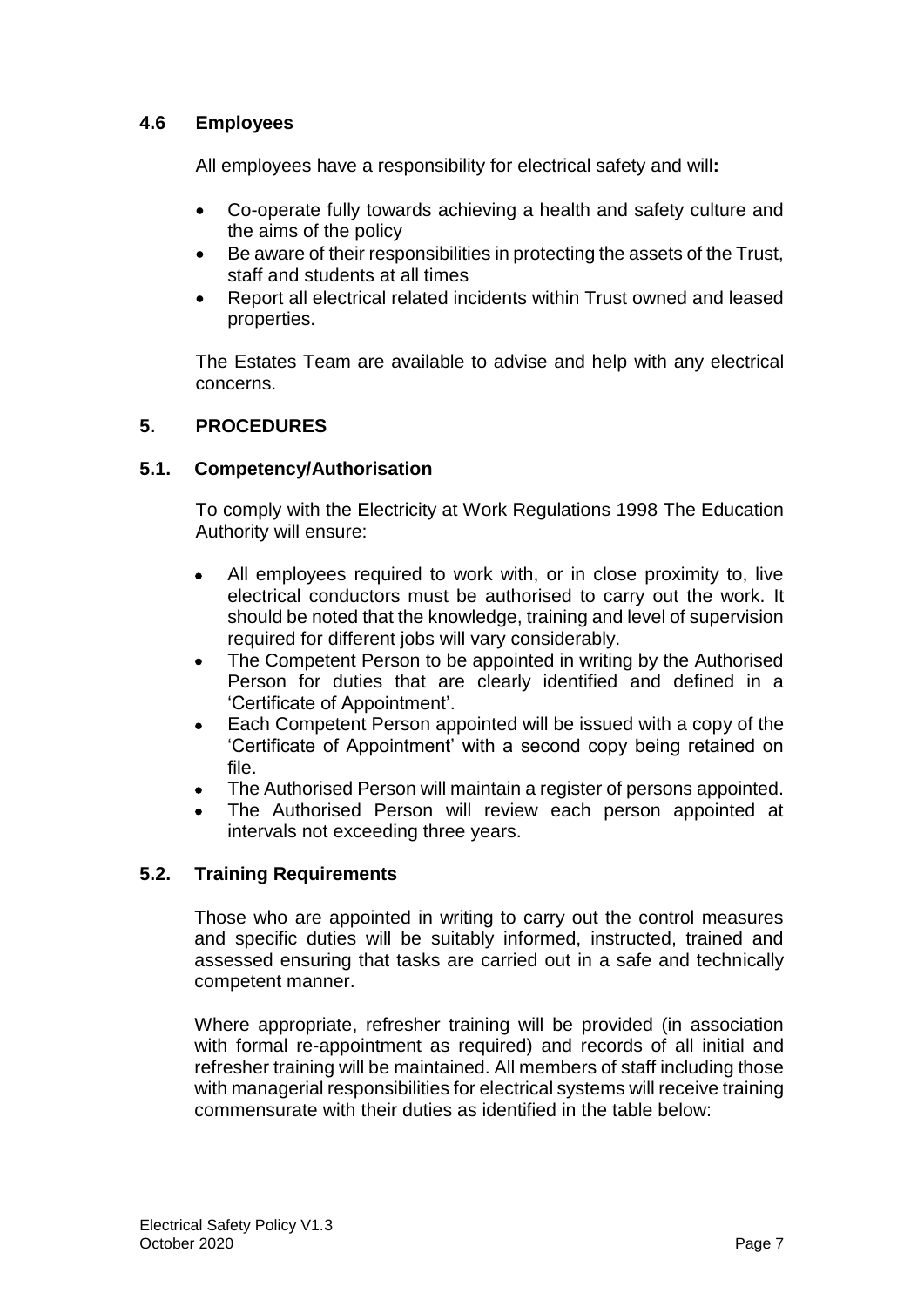| Role                                                                        | <b>Training Requirement</b>                                  | <b>Period</b>                                      |
|-----------------------------------------------------------------------------|--------------------------------------------------------------|----------------------------------------------------|
| <b>Designated Person</b>                                                    | <b>Awareness Training</b>                                    | On Appointment                                     |
| <b>Authorising Engineer</b>                                                 | Authorising<br>Accredited<br><b>Engineer Training Course</b> | Every 5 Years                                      |
|                                                                             | Accredited Authorised<br><b>Persons Training Course</b>      | Every 5 Years                                      |
|                                                                             | Emergency First<br>Aid<br>Training                           | Every 3 Years                                      |
| [this<br>Authorised Person<br>person may be external to                     | Accredited<br>Authorised<br><b>Persons Training Course</b>   | Every 3 Years                                      |
| the organisation]                                                           | First<br>Aid<br>Emergency<br>Training                        | Every 3 Years                                      |
| Person<br>Competent<br>(Electrician) [these may be<br>external contractors] | Accredited<br>Competent<br><b>Persons Training Course</b>    | Every 3 Years                                      |
|                                                                             | First<br>Aid<br>Emergency<br>Training                        | Every 3 Years                                      |
| <b>Competent Persons</b><br>(Limited Duties).<br>i.e. Caretakers            | Formal Training Provided<br>Locally (For Specific Duties)    | On Appointment<br><b>Reviewed Every</b><br>3 Years |
|                                                                             | First<br>Aid<br>Emergency<br>Training                        | Every 3 Years                                      |

## **5.3. Prohibition of Work on Live Conductors**

- Work on Live electrical systems is prohibited
- Work on or with Live electrical conductors is prohibited

#### **5.4. Live Functional Testing (Diagnostic Testing)**

Specific procedures are in place for testing which shall be adhered to at all times.

A Competent Person (Electrician) are the only persons allowed (when deemed essential), to carry out diagnostic tests on low voltage, single and three phase systems whilst conductors are live. Any such systems will be isolated immediately after the fault is found and prior to remedial work.

The Education Alliance will ensure (generally through an external contractor) that the person(s) has, thorough training and experience, adequate levels of competence for the areas and systems that the employee is required to work on.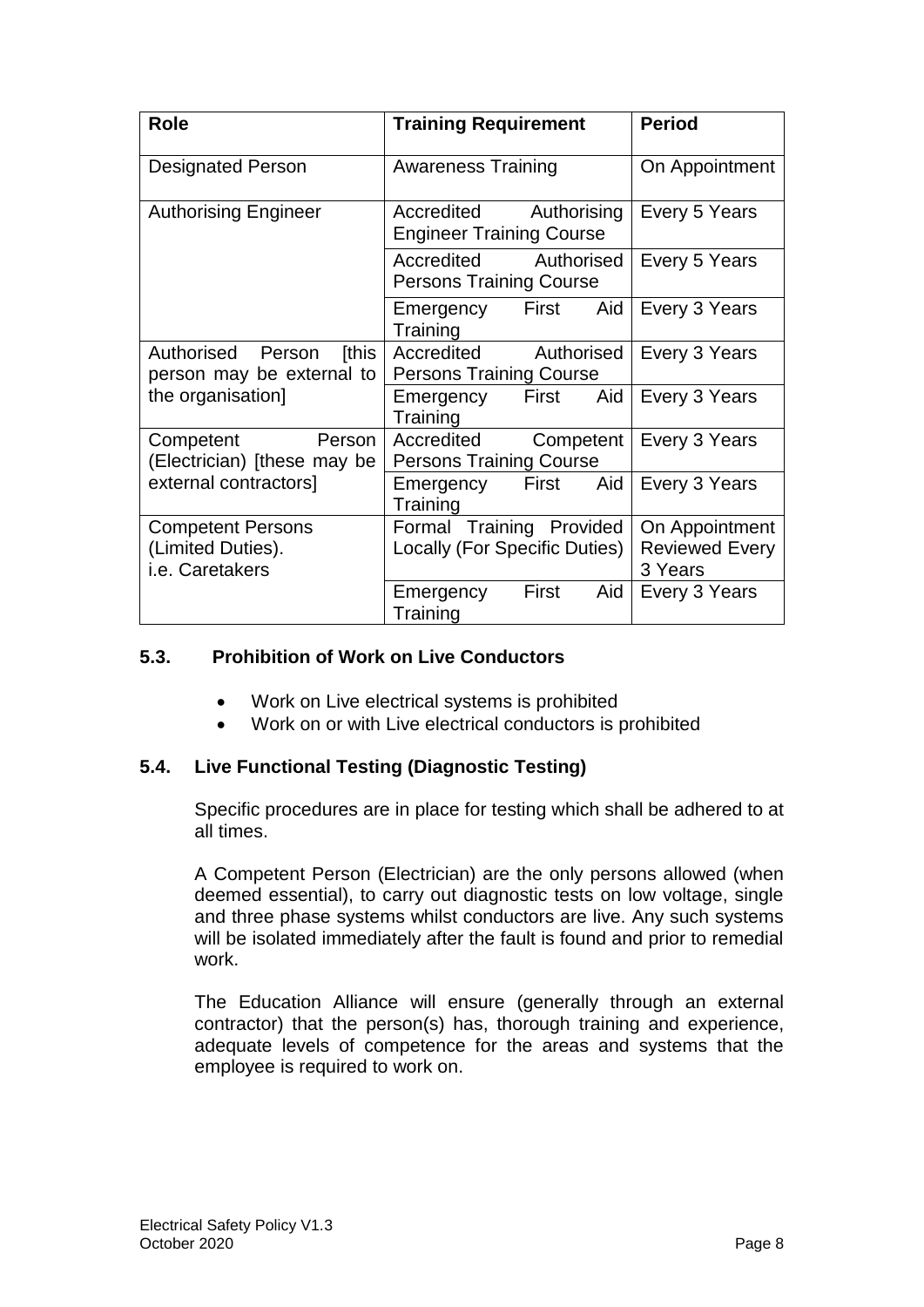## **5.5. Risk Assessment**

- All programmed/planned works to the electrical systems shall be the subject of a risk assessment carried out by an Authorised Person and received by the school's Site/Premises Manager.
- The risk assessment shall also ensure adequacy of lighting, the existence of rubber safety insulation mats to BS921 and the need for any barriers. The Authorised Person shall also determine at local level the consequences of isolation etc. before work proceeds. This will include restrictions in terms of dates and times for any planned isolation.

## **5.6. Issuing a Safe to Work Permit**

- A logbook system shall be used when deemed necessary by the Authorised Person, as described in "5.5: Risk Assessment" above.
- All relevant sections are to be completed as described in the documentation, and this shall be issued by the Authorised Person to the Competent Person undertaking the work.
- Used Safe to Work Permit books shall be retained for record purposes for the life of the equipment/system.

## **5.7. Completing a Safety Programme (Completed by the Authorised Person)**

- Applicable to programmed work or tests on complex Low Voltage Systems (classed as moderate risks). Authorised Persons shall have a thorough working knowledge of the Trust's systems and be suitable qualified and trained.
- The Authorising Person shall complete The Education Alliance permit/safe working documentation including the following;
- i. A description of purpose of the proposed work or test
- ii. The sequence of operations required to make the system safe
- iii. The date of the work
- iv. Authorised Person's name
- v. The sequence of operations proposed
- vi. The location at which each operation is to be performed
- vii. The identity of each item of switchgear to be operated
- viii. The operation to be performed
- ix. The reason for the operation
- x. Any items (for example keys, locks, signs) required
- xi. Electrical systems drawings/diagrams specifying isolation points as noted
- xii. Particular special instructions
- xiii. Mission critical information, i.e. pre-isolation agreements, contingency plans etc.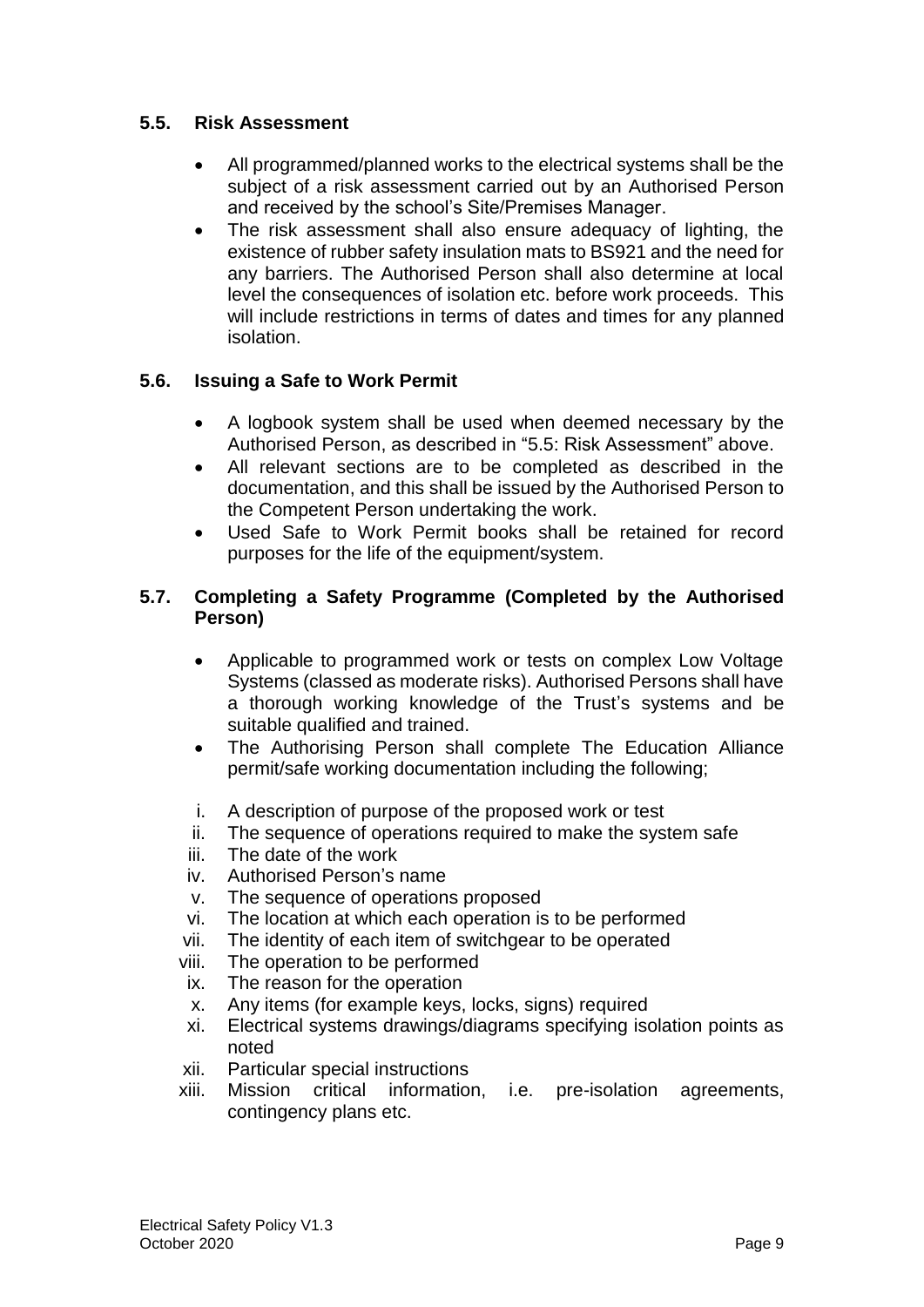- The original safety programme is to be countersigned by the Authorised Person who has knowledge of the particular system and access to a current diagram of the system.
- The Authorised Person will refer to the electrical diagram in the safety programme whilst carryout the work.
- If the work is to be carried out by others then the safety arrangements and all points of isolation/test are to be identified specifically.

#### **5.8. Method for Safe Isolation of an Electrical Circuit (for general works not requiring the Permit to Work)**

Applicable for Competent Persons (Electrician) and Authorised Persons.

Before any work can begin, the electrical equipment and conductors need to be identified and then proven dead at the point-of-work by means of an approved voltage indicator, the functionality of which must also be verified with an independent proving unit, immediately before and immediately after the use of the voltage indicator.

The voltage indicator and proving unit shall comply with the requirements of the following Health and Safety Executive guidance document: GS38: Electrical Test Equipment For Use On Low Voltage Electrical Systems.

When work is to be carried out on low voltage equipment made dead, all reasonably practicable steps must be taken to prevent the electrical equipment and/or conductors being made live inadvertently during the course of the work, including locking-off any switchgear, removal of any fuses, links or similar approved methods. Unless a key box/safe is used, the person working on the equipment should retain any locking-off keys, fuses and links.

In achieving safe isolation, the following steps should be carried out where reasonably practicable:

- The application of a safety system to prevent the circuit breaker or switch being closed or fuse replaced whenever the equipment allows its use. Use of special locking devices to allow the use of safety locks is recommended
- A visible break in air should be obtained (whenever possible).
- For any switchgear "locked off", an appropriate warning label should be fitted at the device identifying the person(s) who have installed the lock-off.
- The voltage indicator shall be tested to be functional (by means of the proving unit).
- The voltage indicator shall be used to test that the point of work is electrically safe.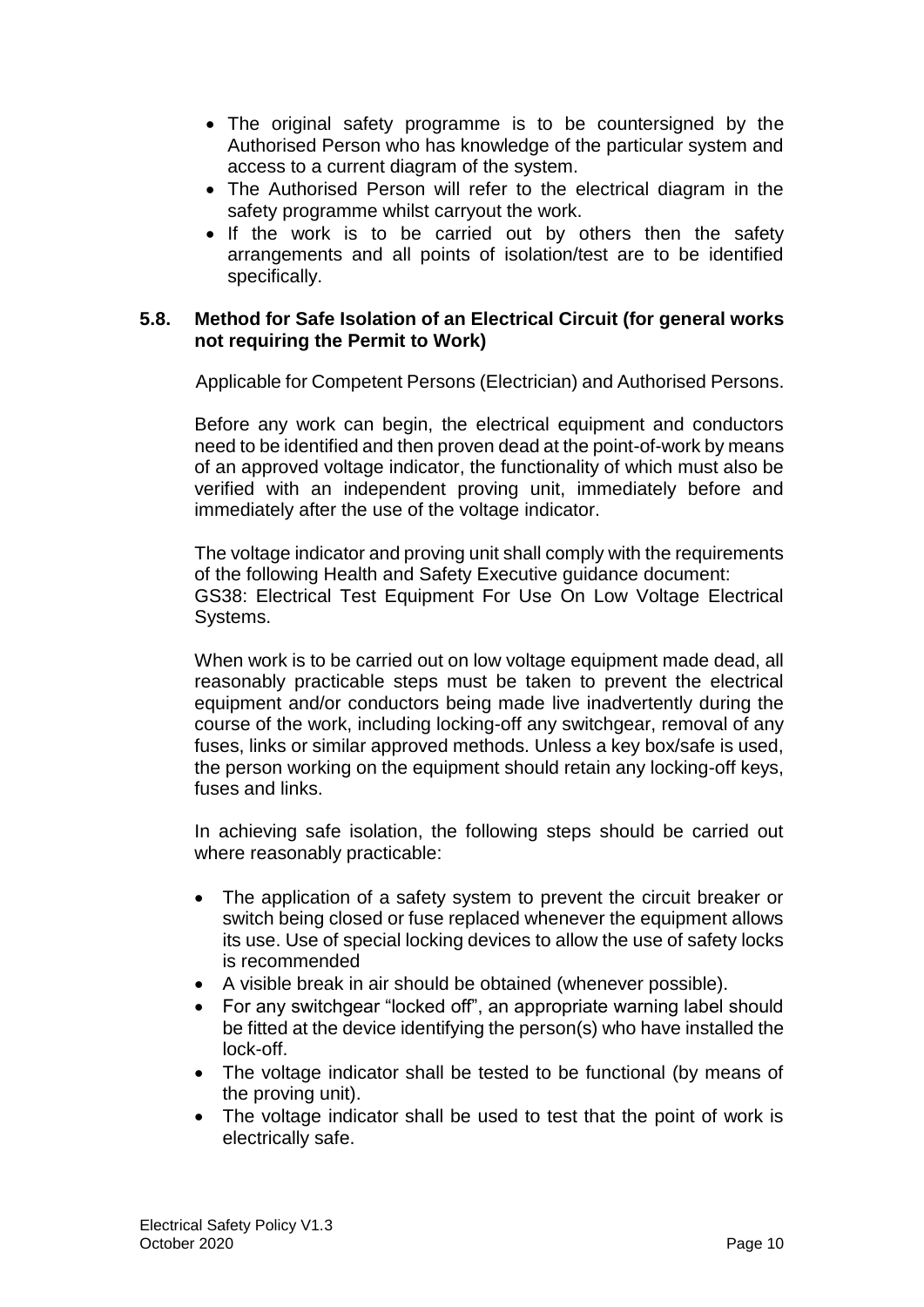• The voltage indicator shall then be tested a second time (by means of the proving unit) to provide further assurance that the test results are true, and confirm the point of work as electrically safe.

## **5.9. LV System Emergencies**

To make safe electrical systems and safeguard them it is crucial that repairs/remedial actions are taken as soon as possible.

The response shall be immediate when:

- A threat exists to the wellbeing of the students, staff and visitors.
- There is a Risk of exposure to live conductors
- Damage to cables or equipment poses a risk to staff, patients or visitors
- Explosive mixtures require remote switching to prevent local hazards

The Actions taken shall include but are not limited to:

- Ensuring any 'live' equipment or conductor is guarded until it can be isolated or made safe.
- Inform the appropriate personnel and department.
- Information on the emergency is given to affected departments
- Alternative supply arrangements are determined (generator or rerouting electrical supplies)
- Inform additional authorised personnel as the need dictates
- Some of the above actions may need to happen simultaneously.

All supply re-instatements after an emergency shall be verified by the duty AP with agreement by all work parties that all applicable safety measures have been removed and/or the repair/remedial work has been completed. Final switching may need to be confirmed by radio dependent upon the site geography. If this is the case, a pre-agreed code word as determined at the face-to-face meeting is to be used to confirm it is safe to continue. Any messages must be clear and concise and repeated by the receiver in each case.

In all cases following the repair/remedial work the LV log book must be completed with the action taken.

## **5.10. Portable Appliance Testing**

Guidance on testing/inspection frequencies is issued from the Institute of Electrical Engineers and from the Health and Safety Executive for office equipment. Where the Education Alliance carries out PAT Testing in house they have specific procedures in place.

All new items of electrical equipment tested and marked as above to be fitted with an asset reference prior to being issued for use on site. This includes electrical items brought into the workplace by staff.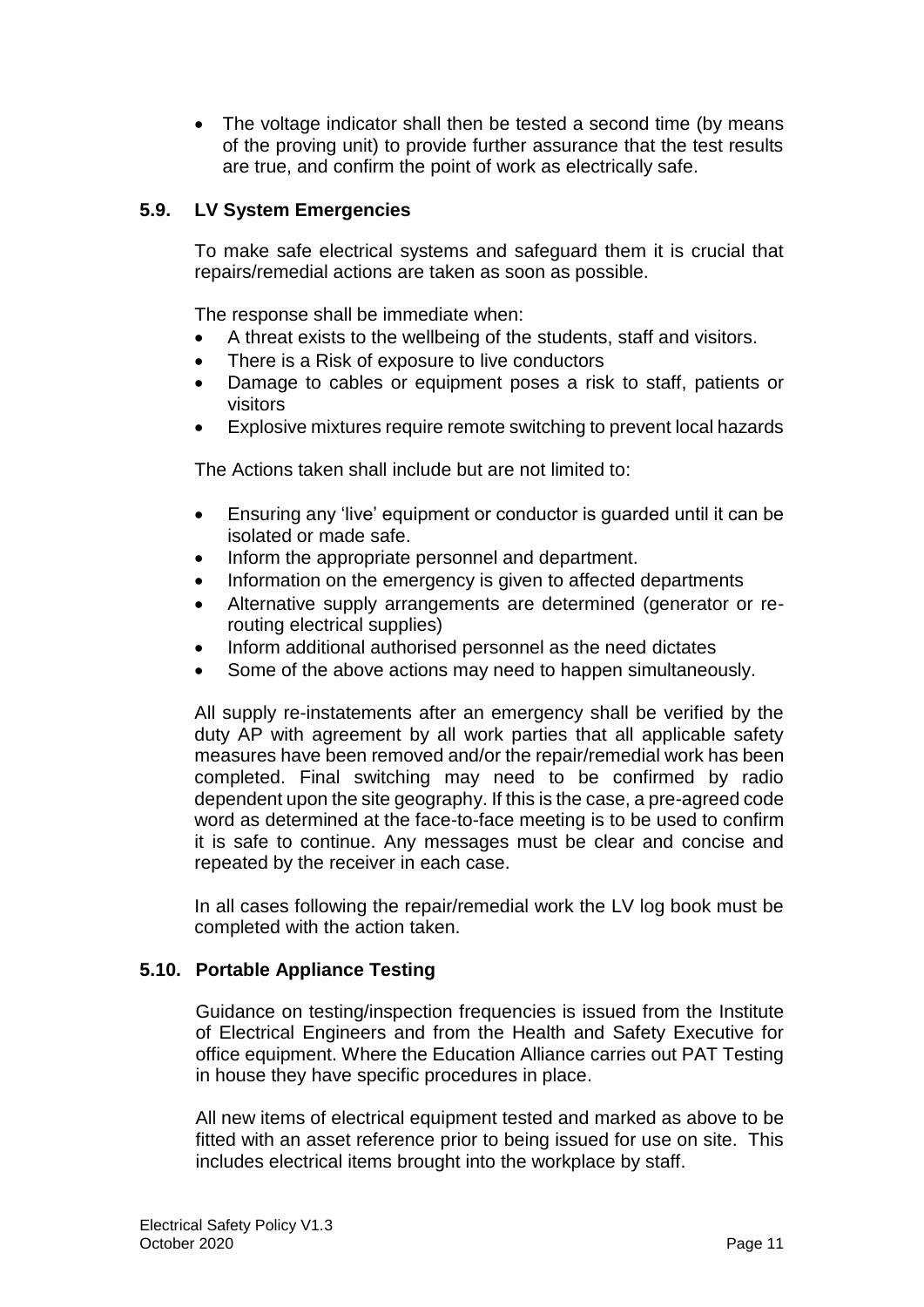Any item of electrical equipment that fails PAT testing or any aspect of the inspection procedure will be immediately withdrawn from service so that repairs can be carried out. The item of electrical equipment will be inspected and PAT tested following repairs prior to being re-issued for use on site.

In the event of a repair not being possible (spares no longer available), or the repair cost prohibitive compared to new, the item will be scrapped and removed from the Estates asset management system (currently Planet FM).

## **5.11. Circuit Protection for Hazardous Conditions**

All electrical hand tools (drills etc) shall be battery operated unless it is deemed appropriate to use 110V AC (for additional torque). In this case an 110V AC isolating transformer shall be used.

Electrical equipment intended for use in an industrial environment or any portable equipment to be used in damp/wet conditions must be fitted with or used in conjunction with a residual current circuit breaker.

## **5.12. Fixed Electrical Systems (General)**

#### **5.12.1 Periodic testing of LV systems**

All fixed LV electrical systems owned by The Education Alliance shall be periodically inspected and tested in accordance with BS 7671: (current edition).

Inspection and Test records are stored on the Trusts data systems and securely off site and are updated to reflect any additions or changes to the electrical installation.

#### **5.12.2 Circuit identification**

All switchgear and distribution boards owned by the Trust shall be uniquely identified by securely attached and prominent asset labels. Each distribution board shall have an on-site circuit chart which allows accurate and easy identification of all circuits connected to the switch board.

Final circuit outlets shall also be labelled to reference them to their controlling switch/fuse and distribution board.

Schematic diagrams showing the Trust's electrical system layout and circuit/switch gear identification references shall be provided and updated as necessary.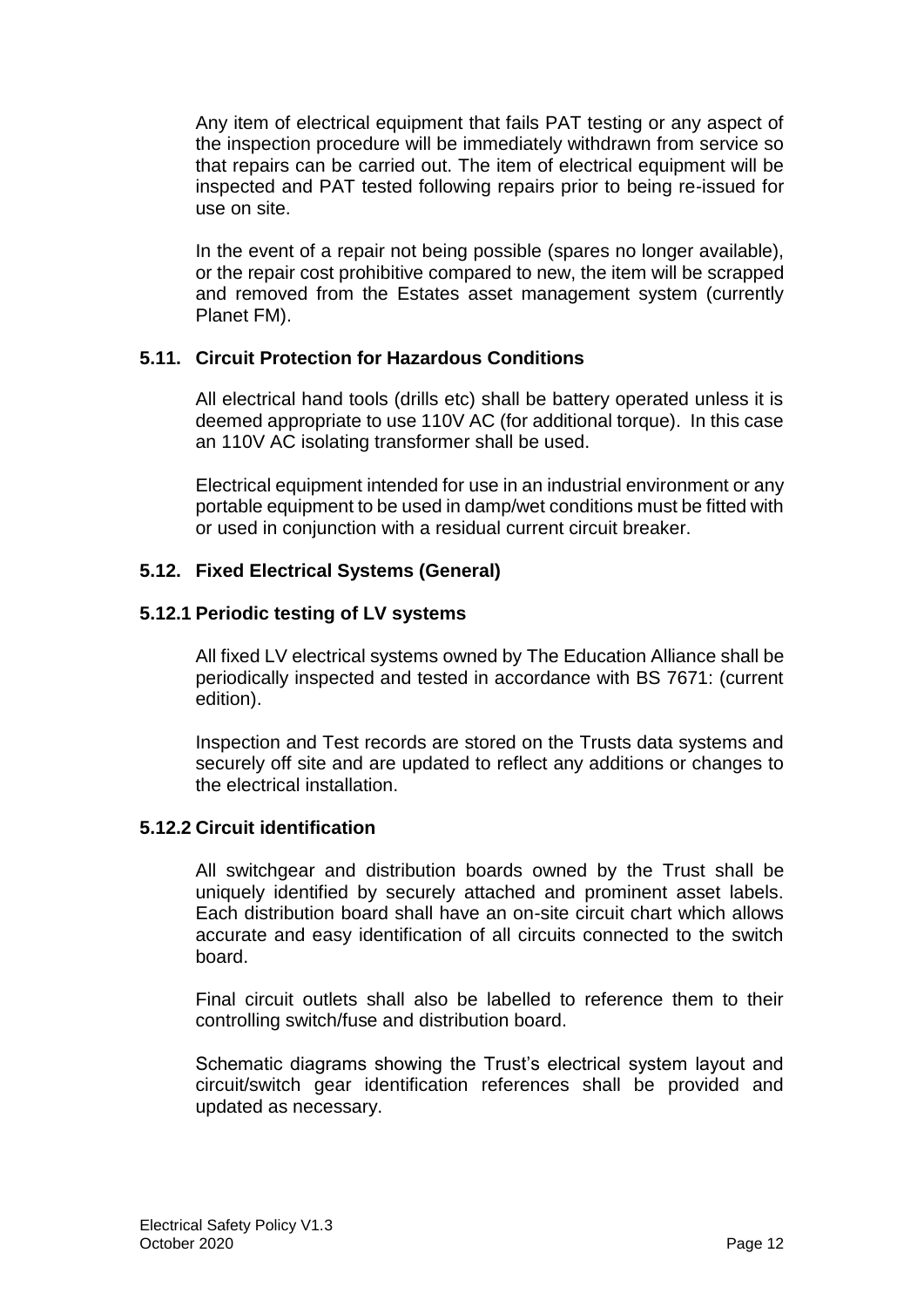#### **5.12.3 New works or additions or temporary works**

All new LV work including temporary work and minor additions shall be carried out in accordance with BS7671: (current edition).

All new works certification will be passed to an Authorised Person LV and uploaded to the Trusts records.

#### **5.12.4 LV fixed equipment maintenance**

All LV electrical equipment (e.g. ventilation systems, lifts, compressors, boiler plant) shall be regularly inspected, serviced and tested to ensure that it is maintained in a safe and serviceable condition. Test periods shall be determined by the Estates Department and records maintained which will contain brief details of all inspections, routine servicing, repair and modifications.

#### **5.12.5 LV switchgear and wiring**

All LV switchgear and installations shall be maintained to ensure safety and operational capability is assured. Maintenance intervals shall not exceed the following periods:

- Manufacturers recommended intervals
- 5 years for visual inspections and testing of fixed wiring
- Thermal survey every 2 years unless risk assessments indicate otherwise.

#### **5.12.6 Lightning conductors**

All lightning protection systems shall be inspected and tested every 12 months.

#### **5.13. Contractors**

All contractors working on site must conform to the requirements of the Electricity at Work Regulations 1989, statutory instruments, related guidance and Trust procedures. Contractors will also ensure that all their portable appliances are tested in accordance with the frequencies as recommended.

#### **5.14. Records**

Suitable and sufficient records are to be maintained and are available as detailed within the policy.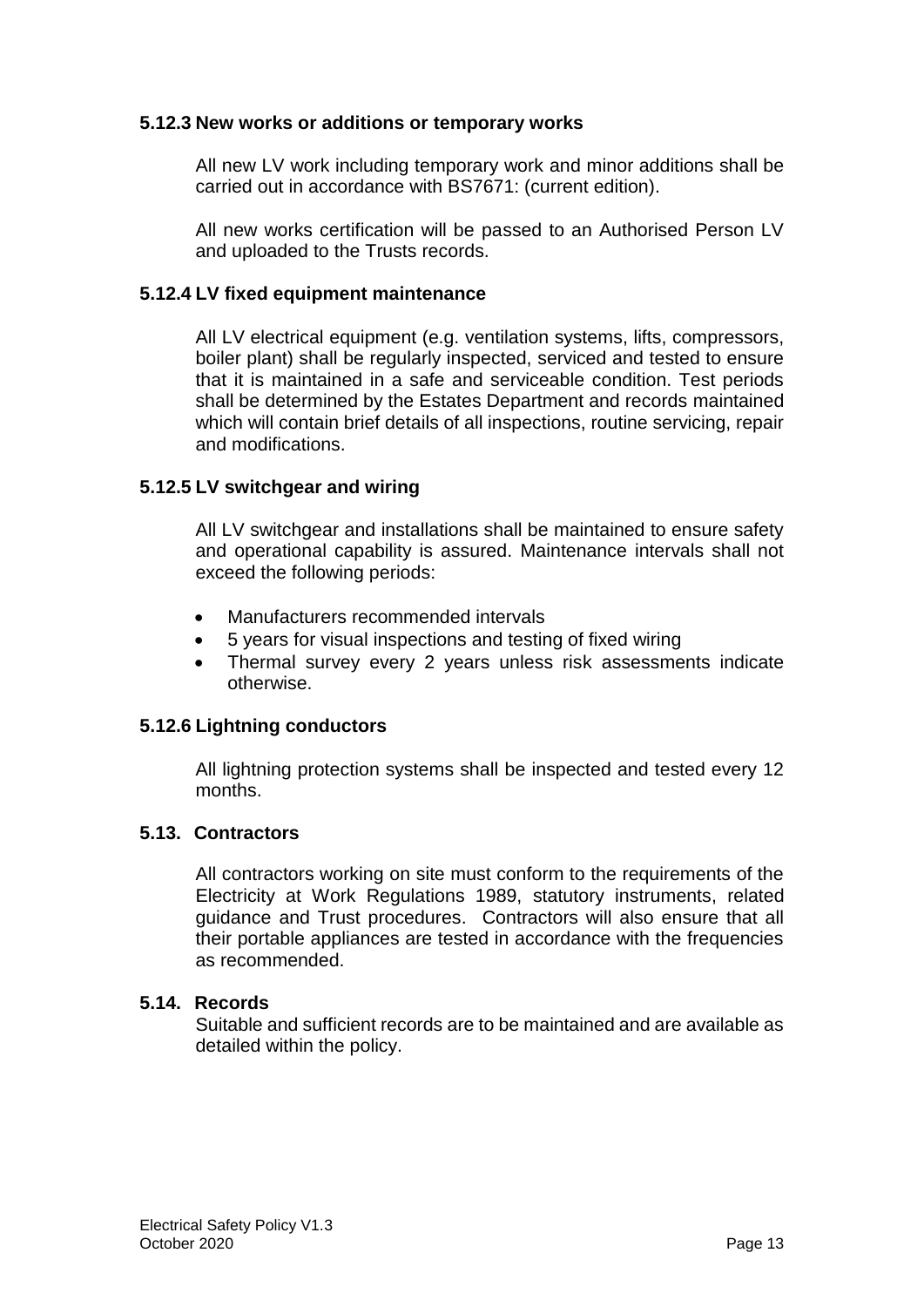## **6. MONITORING & AUDIT**

An independent audit by the Trust appointed Authorising Engineer (if appointed) is completed at a maximum of 3 yearly intervals. The monitoring of all existing electrical systems carried out in the Trust is actioned by the Estates Department. This is by inspection of any works, by random checking an agreed percentage of work on a regular basis. The checking of all paper work issued and returned completed for each of the jobs. Invoice checking against jobs completed prior to payment to contractors.

For new and refurbished builds the commissioning team will witness compliance to the BS standards.

The results of compliance checking will be reported to the Health and Safety Committee.

## **7. REFERENCES**

- 17<sup>th</sup> Edition of the IEE Wiring Regulations (BS 7671:2008 (published January 2008)
- **Electricity at Work Regulations 1989**